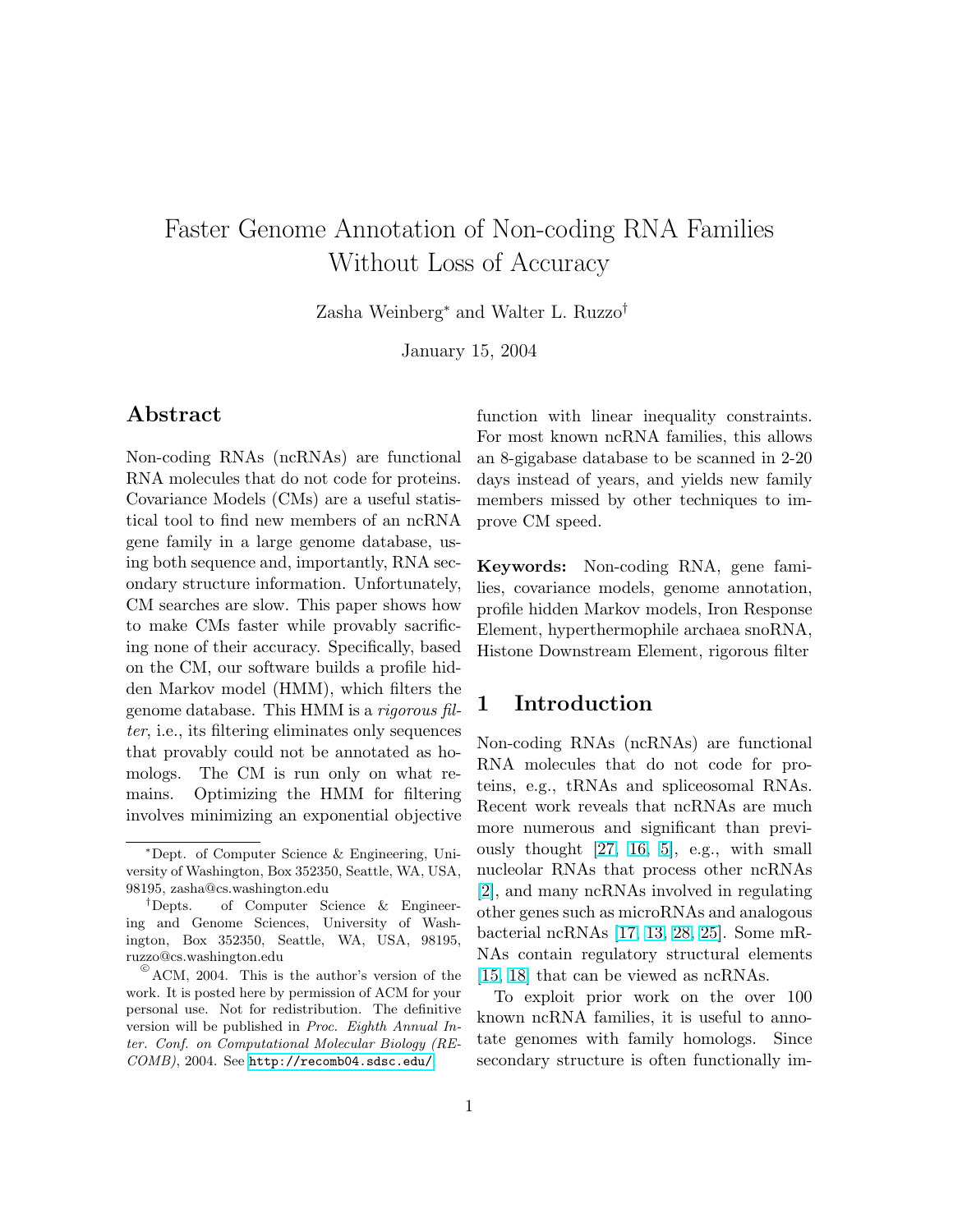portant to RNAs, this task requires modeling both sequence and secondary structure. Techniques for finding ncRNA family members include searching for patterns that can include base pairing [\[24,](#page-12-0) [3,](#page-11-0) [15\]](#page-12-0), which was used to find lentivirus Rev Response Elements [\[20\]](#page-12-0), and searching for specific types of ncRNA, such as tRNAs [\[22,](#page-12-0) [11,](#page-11-0) [26\]](#page-12-0), microRNAs [\[21\]](#page-12-0) and small nucleolar RNAs [\[23,](#page-12-0) [9\]](#page-11-0). These methods require significant expert input, making them difficult to extend to new ncRNA families.

For the general problem of defining ncRNA families and finding new members, two methods exist that require modest manual work per family: Covariance models [\[8,](#page-11-0) [4\]](#page-11-0) and ER-PIN [\[12\]](#page-12-0). Both require only a multiple alignment of the family's members annotated with a secondary structure. From this input, a statistical model is built that is used to search a genome database. In tests, both techniques exhibit high sensitivity and selectivity on, e.g., tRNAs [\[12,](#page-12-0) [22\]](#page-12-0). A limitation of ERPIN is that it cannot accommodate non-consensus bulges in helices (which CMs can). Additionally, to prune its search, ERPIN sometimes requires the user to specify score thresholds for each helix, thus requiring more expert input and/or compromising accuracy. A limitation of CMs is that they cannot represent pseudoknots (which ERPIN can). It is not clear which limitation is more significant, but studies suggest that pseudoknots contain little information [\[8\]](#page-11-0), whereas indels are common in many contexts. This raises a serious limitation of CMs: scans are very slow.

This paper seeks to address the impractical speed of CMs without sacrificing their accuracy. CMs are used in the Rfam Database [\[14\]](#page-12-0) to annotate an 8-gigabase genome database called RFAMSEQ for over 100 ncRNA families. CMs are too slow to be used directly: e.g., searching RFAMSEQ to find tRNAs would take about 1 year on a 2.8 GHz Intel Pentium 4 PC. Obviously, this is improving as computers get faster, but there are over 100 families. Moreover, new families continue to be found and sequence data expands rapidly. To improve speed, Rfam uses a BLAST-based heuristic [\[1\]](#page-11-0). For each ncRNA family, the known members are BLASTed against RFAMSEQ, and the full CM is run only on the matches returned from BLAST. These searches are acceptably fast, but the BLAST heuristic—even with permissive settings—may cause family members to be missed that would be found with a regular (slower) CM search [\[14\]](#page-12-0).

We develop a *rigorous filter*. Unlike a heuristic filter such as Rfam's use of BLAST, a rigorous filter guarantees that all sequences classified as homologs by the CM will be found; a rigorous filter will never increase the false negative rate over that of the CM. For our rigorous filter, a profile HMM is built from the CM, and run against the database. Based on the output, much of the database can be eliminated as provably not containing any family members that would be detected by the CM. The CM is run only on what remains.

Many HMM parameter settings guarantee rigorous filtering, but some settings eliminate more of the database than others. Under the simplifying assumption that genome sequences are adequately described by 0th-order Markov models, we optimize the parameters to better filter sequences. This requires minimizing an exponential function in variables constrained by linear inequalities, and can yield orders of magnitude improvements in filtering over less sophisticated strategies.

In our experiments, the profile HMMs search on average over 200 times faster than CMs. We tested 139 ncRNA families in Rfam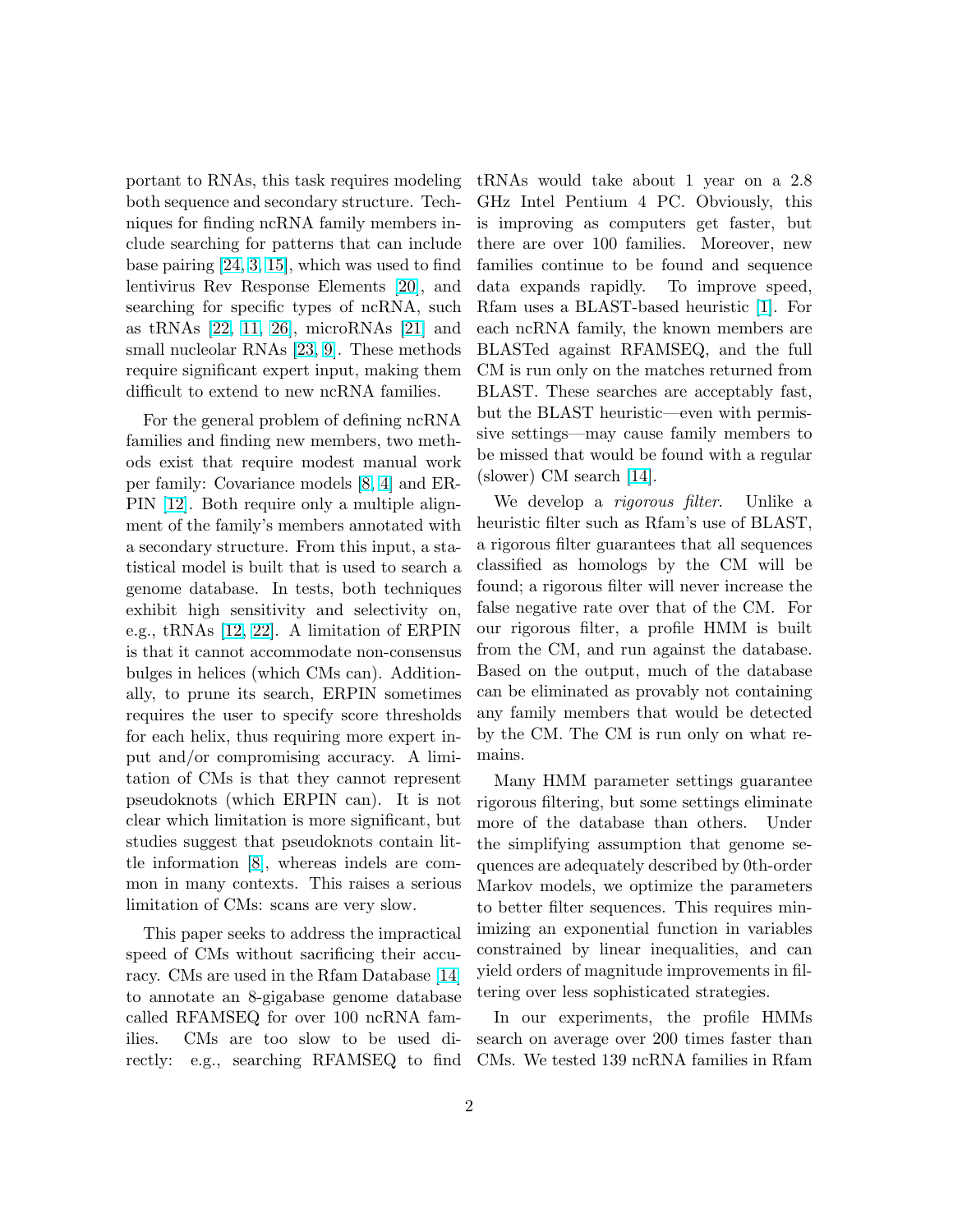version 5.0 (all families except those using the Rfam local alignment feature; see section [5\)](#page-10-0). For 110 of the 139, the profile HMM filtered the database to less than  $10^{-4}$  of its original size. For these families, the total search time will be dominated by the quicker profile HMM.

In pilot experiments, for some families, no new members were found over the BLAST heuristic. Since our filtering is rigorous, this means that if homologs were missed, finding them will require going beyond CMs as they are now. For other families, we find many homologs missed by the BLAST heuristic. E.g., a small nucleolar RNA of *Pyrococcus* is found to have putative homologs in a variety of other hyperthermophilic archaea.

The next section summarizes the results. Section [3](#page-5-0) describes simplified CMs, with our technique to build and optimize HMMs in section [4.](#page-6-0) Then, we conclude and discuss future work. The appendix shows how our algorithm works on more realistic CMs and on standard CMs as in the literature.

Refer to [http://bio.cs.washington.](http://bio.cs.washington.edu/supplements/zasha-RECOMB-2004/) [edu/supplements/zasha-RECOMB-2004/](http://bio.cs.washington.edu/supplements/zasha-RECOMB-2004/) for supplementary information.

### 2 Results

#### 2.1 Two kinds of profile HMM

Our algorithm can create two related profile HMM structures based on a given CM: the "compact"-type HMM and the "expanded" type HMM. The expanded-type HMM adds extra states that improve filtering, at the cost of scanning the genome database about 30% slower. The technical distinction between these types of profile HMM is discussed in appendix section [2.](#page-13-0)

#### 2.2 Speed

Our technique's overall speedup over a CM is the sum of (1) the HMM scan time divided by the CM's, plus (2) the fraction of the sequence that the CM is run on. This yields a number less than 1 (or slightly more if HMM filtering is very poor).

The fraction of a test sequence that the CM must be run on, i.e., that is not filtered, is the filtering efficiency. A fraction of 0 is perfect; 1 is pointless. We tested the filtering efficiency of 139 Rfam 5.0 families against two genomes: E. coli K12 and Staphylococcus aureus MW2, which has a very low G+C content that many HMMs perform less well on. For each family, 2 HMMs were created, one optimized for a maximum likelihood 0th-order Markov model for E. coli and one for S. aureus. Conservatively, the E. coli-optimized HMM was run on the S. aureus genome and vice versa. The filtering fraction used is the maximum (worst) for the two genomes. The results, summarized in Table [1,](#page-3-0) show that most families' HMMs eliminate most of the database.

The profile HMM scan itself runs on average over 200 times faster than the CM scan (270 times for compact type, 214 times for expanded type). The average overall speedup in our experiments was 0.04; i.e., if our technique were used for all of Rfam, it would be 25 times faster than using CMs. But, taking only the 127 families with filtering fractions  $< 10^{-2}$ , the speedup factor is 283.

#### 2.3 Buried treasures

We scanned the full RFAMSEQ sequence for selected Rfam families (Table [2.3\)](#page-4-0). For some families, no additional homologs were found compared to the Rfam database; given our technique's guarantees, it follows that the BLAST heuristic is sufficient for these fam-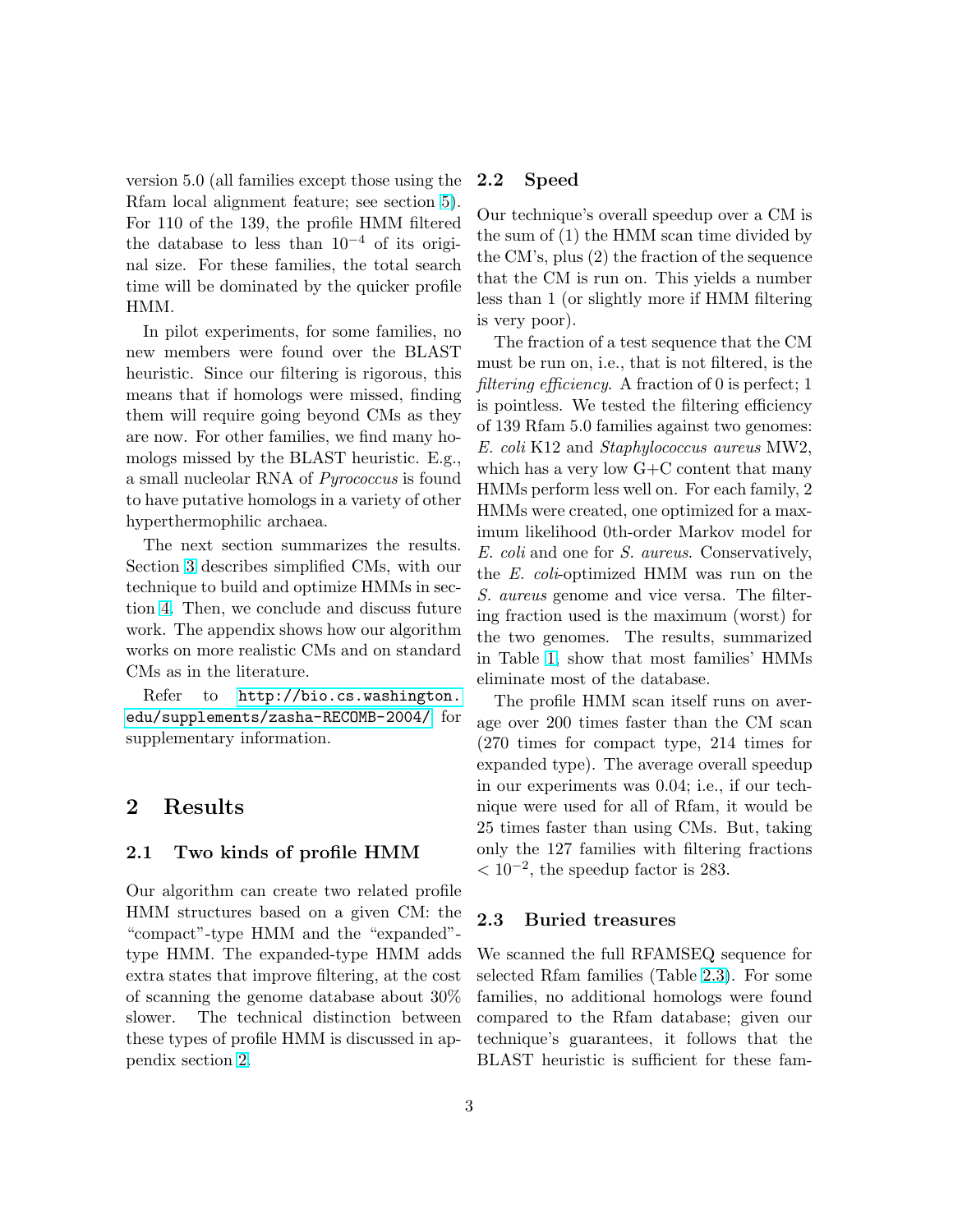<span id="page-3-0"></span>

| $x =$ filtering fraction      | $#$ of families  |                   |  |  |  |
|-------------------------------|------------------|-------------------|--|--|--|
|                               | compact-type HMM | expanded-type HMM |  |  |  |
| $0 \leq x < 10^{-4}$          | 105              |                   |  |  |  |
| $10^{-4} \leq x \leq 10^{-2}$ | 8                |                   |  |  |  |
| $10^{-2} \leq x < 10^{-1}$    | 11               |                   |  |  |  |
| $10^{-1} \leq x < 0.25$       | 2                |                   |  |  |  |
| $0.25 \leq x \leq 0.99$       | 6                |                   |  |  |  |
| $0.99 \leq x \leq 1$          | ⇁                |                   |  |  |  |

Table 1: Filtering efficiency of optimized profile HMMs The fractions are grouped into qualitatively similar ranges, e.g., fractions less than  $10^{-4}$  imply that the time will be dominated by the HMM scan.

ilies. We biased our selection to families that we expected to challenge BLAST, e.g., short ncRNAs with low sequence identity, so we expect that BLAST will work for most other families, which are presumably easier. However, we also avoided families with poor filtering efficiency. Since neither BLAST nor HMMs use secondary structure, we expect BLAST to do worse for those families.

For many families, new hits (i.e., putative homologs) were found with the rigorous filter, as summarized in Table [2.3.](#page-4-0) Since our filter makes the CMs more sensitive, some of these may be false positives biologically, although these false positives may aid in tuning the CMs.

In fact, most of the new hits are biologically plausible, and we uncover new hits in organisms that already have known homologs, as well as potential homologs in new organisms. A small nucleolar RNA (Rfam ID RF00095) known only in Pyrococcus species has new hits in 11 other hyperthermophilic archaea, e.g., Archaeoglobus fulgidus and Methanococcus jannaschii. The retron msr RNA (RF00170), found in a range of bacteria, has two new hits in bacteria outside of the proteobacteria group that contains all the training family members. The hammerhead ribozyme (RF00008, RF00163) is found in new viral genomes and in repetitive elements, where it has been found previously [\[10\]](#page-11-0). The histone downstream element (RF00032), usually in metazoa, is found in various new metazoa and, intriguingly, in three plant species. The iron response element (RF00037), also usually in metazoa, is found in two fungi, various invertebrates, chimpanzee, and with several putative homologs in Arabidopsis and rice.

Some hits missed by the BLAST heuristic are supported by an annotation, e.g., the U4 snRNA in green algae and a fungus, the histone downstream element in histone genes in five fly species, one marine invertebrate and two crustaceans, and the iron response element in ferritin genes in two aquatic invertebrates.

To see if BLAST could easily be adjusted to find all new hits, we tested the Rfam family RF00095, which has the most new hits. Of the 110 biologically plausible new hits, i.e., within hyperthermophilic archaea, BLAST is able to find 56 of them if its E-value threshold is raised to 10000, but then its filtering fraction is 0.014, which makes it slower than the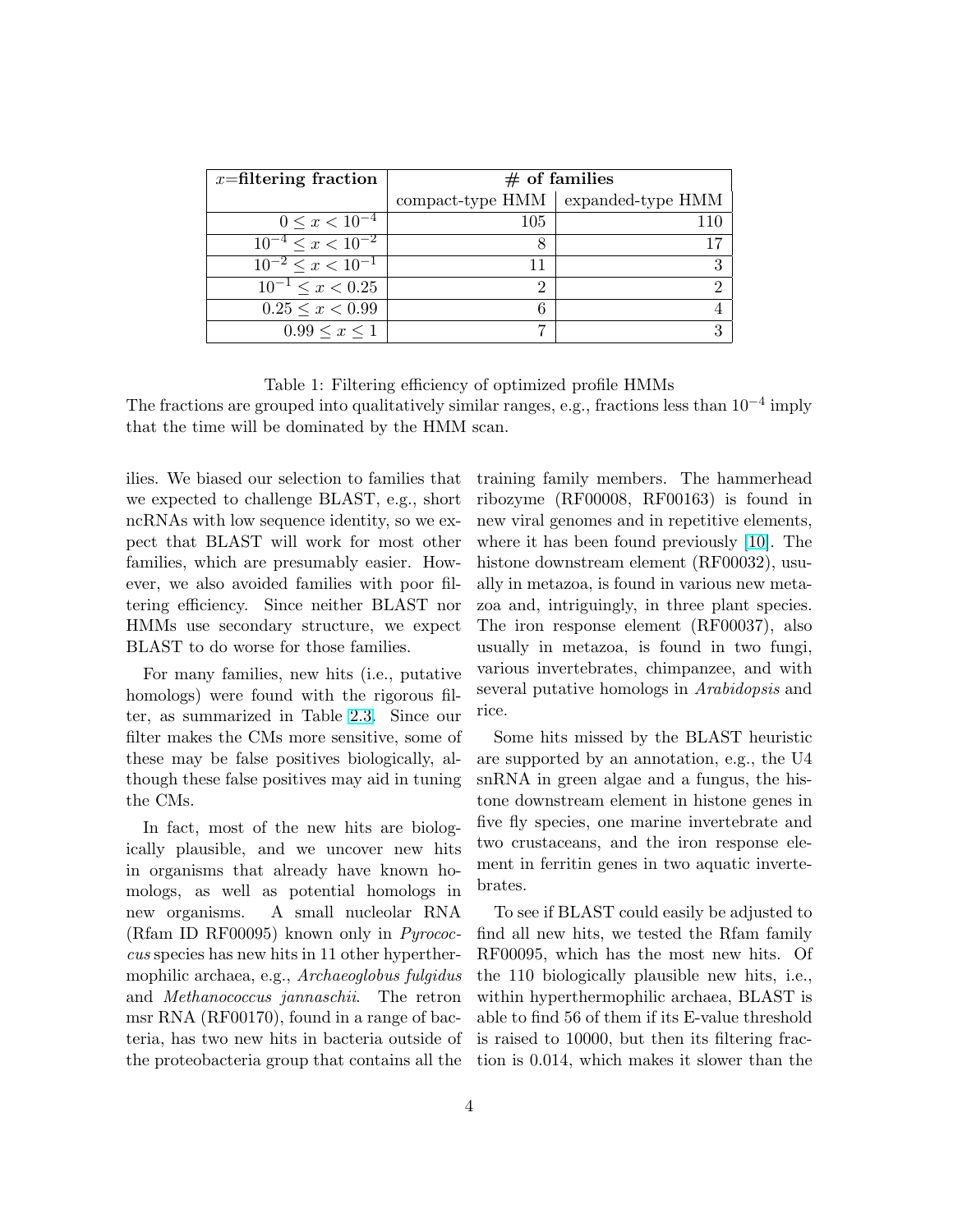<span id="page-4-0"></span>

| Rfam           | name                  | avg              | $\overline{\%}$ | #                | #                         | HMM                       | frac.            | frac.    | HMM              | est.             |
|----------------|-----------------------|------------------|-----------------|------------------|---------------------------|---------------------------|------------------|----------|------------------|------------------|
| Id             |                       | len              | id              | known            | new                       | types                     | pred.            | actual   | $+CM$            | $\mathbf{CM}$    |
|                |                       |                  |                 |                  |                           | used                      |                  |          | time             | time             |
|                |                       |                  |                 |                  |                           |                           |                  |          | (days)           | (days)           |
| <b>RF00008</b> | Hammerhead            | $\overline{35}$  | 68              | $\overline{313}$ | 278                       | $\overline{C,E}$          | $1.1e-3$         | $6.1e-4$ | 1.4              | 97               |
| (Rfam 4.0)     | ribozyme              |                  |                 |                  |                           |                           |                  |          |                  |                  |
| <b>RF00008</b> | Hammerhead type 1     | 54               | 78              | 251              | 13                        | C.E                       | $2.8e-3$         | $2.4e-3$ | $\overline{3.2}$ | 343              |
| RF00012        | U3 snRNA              | $\overline{227}$ | $\overline{59}$ | 129              | $\overline{0}$            | $\overline{C}$            | $\overline{0}$   | $8.9e-6$ | 10.1             | 3808             |
| <b>RF00015</b> | $U4$ snRNA            | 136              | 60              | $\overline{283}$ | $\overline{7}$            | $\overline{\mathrm{C,E}}$ | $1.6e-3$         | $1.3e-3$ | $\overline{8.3}$ | 1258             |
| RF00019        | Y RNA                 | 102              | 69              | 1107             | $\boldsymbol{0}$          | $\overline{C}$            | $\overline{0}$   | $1.4e-5$ | 4.4              | 524              |
| <b>RF00020</b> | $U5$ snRNA            | 118              | 59              | 199              | $\mathbf{1}$              | $\overline{C,E}$          | $1.0e-2$         | $5.0e-3$ | 8.9              | 1081             |
| RF00024        | Vertebrate telomerase | 436              | 60              | 51               | $\overline{0}$            | $\overline{C}$            | $\overline{0}$   | $3.5e-5$ | 17.6             | 10349            |
| RF00025        | Ciliate telomerase    | 168              | $\overline{57}$ | $\overline{17}$  | $\overline{0}$            | $\overline{\mathrm{C}}$   | $\overline{0}$   | $3.8e-7$ | 6.3              | 1588             |
| RF00026        | U6 snRNA              | 106              | 80              | 1462             | $\overline{2}$            | $\overline{C}$            | $\overline{0}$   | $2.4e-5$ | 4.0              | 563              |
| <b>RF00027</b> | $let-7$ microRNA      | $\overline{80}$  | 68              | $\overline{30}$  | $\overline{0}$            | $\overline{C,E}$          | $1.5e-3$         | $1.5e-3$ | $\overline{3.7}$ | 500              |
| <b>RF00030</b> | RNase MRP             | $\overline{265}$ | $\overline{52}$ | $\overline{39}$  | $\overline{0}$            | C, E                      | $\overline{0}$   | $9.5e-6$ | 10.4             | 6498             |
| <b>RF00032</b> | Histone 3' element    | $\overline{26}$  | 78              | 1004             | 102                       | $\overline{C}$            | $1.9e-5$         | $2.0e-5$ | 1.1              | 29               |
| <b>RF00037</b> | Iron response element | 29               | $\overline{67}$ | $\overline{201}$ | $\overline{121}$          | $\overline{C,E}$          | $7.7e-4$         | $7.7e-4$ | $\overline{1.0}$ | $\overline{52}$  |
| <b>RF00043</b> | Plasmid copy control  | $\overline{73}$  | 74              | $\overline{8}$   | $\overline{0}$            | $\overline{\mathrm{C}}$   | $\overline{0}$   | $8.2e-8$ | $\overline{2.5}$ | 475              |
| <b>RF00050</b> | RFN element           | 147              | 67              | 107              | $\overline{0}$            | $\overline{C,E}$          | $1.7e-4$         | $5.6e-6$ | 4.5              | 1666             |
| <b>RF00052</b> | $lin-4$ microRNA      | 69               | $\overline{70}$ | 14               | $\overline{0}$            | $\overline{C}$            | $\overline{0}$   | $1.1e-7$ | $\overline{2.5}$ | 343              |
| <b>RF00053</b> | mir-7 microRNA        | $\overline{87}$  | $\overline{67}$ | $\overline{10}$  | $\overline{0}$            | $\overline{\rm C}$        | $\overline{0}$   | $6.5e-8$ | $\overline{3.4}$ | 363              |
| <b>RF00054</b> | $U25$ sno $RNA$       | 80               | 66              | $\overline{28}$  | $\overline{0}$            | $\overline{\rm c}$        | $\overline{0}$   | $2.3e-7$ | $\overline{3.8}$ | 410              |
| <b>RF00055</b> | snoRNA Z37            | 92               | 68              | $\overline{28}$  | $\overline{0}$            | $\overline{C}$            | $\overline{0}$   | $2.5e-7$ | $\overline{3.2}$ | $\overline{371}$ |
| <b>RF00066</b> | $U7$ snRNA            | 61               | $\overline{71}$ | $\overline{312}$ | $\overline{1}$            | $\overline{\mathrm{C}}$   | $1.9e-5$         | $8.4e-6$ | $\overline{2.6}$ | 231              |
| <b>RF00075</b> | $mir-166$ micro $RNA$ | $\overline{122}$ | $\overline{60}$ | 14               | $\overline{0}$            | $\overline{\mathrm{C}}$   | $\overline{0}$   | $1.8e-7$ | 4.4              | $\overline{813}$ |
| RF00093        | U18 snoRNA            | 75               | 63              | 43               | $\overline{0}$            | $\overline{C}$            | $\boldsymbol{0}$ | $6.0e-7$ | $\overline{3.2}$ | 332              |
| <b>RF00095</b> | Pyrococcus snoRNA     | $\overline{56}$  | $\overline{59}$ | $\overline{57}$  | 123                       | $\overline{C}$            | $\overline{0}$   | $2.5e-6$ | 2.8              | 249              |
| <b>RF00103</b> | mir-1 microRNA        | $\overline{77}$  | $\overline{69}$ | $\overline{13}$  | $\boldsymbol{0}$          | $\overline{\mathrm{C}}$   | $\boldsymbol{0}$ | $1.1e-7$ | $\overline{3.0}$ | $\overline{373}$ |
| RF00104        | mir-10 microRNA       | 74               | 67              | 34               | $\boldsymbol{0}$          | $\overline{C}$            | $\overline{0}$   | $3.8e-7$ | 2.4              | 358              |
| RF00151        | U58 snoRNA            | 65               | 85              | $\overline{12}$  | $\overline{0}$            | $\overline{C}$            | $\Omega$         | $6.2e-8$ | 2.7              | 156              |
| <b>RF00162</b> | S <sub>box</sub>      | 110              | $\overline{66}$ | 128              | $\overline{\overline{3}}$ | $\overline{C,E}$          | $1.7e-3$         | $1.5e-3$ | 6.7              | 1042             |
| <b>RF00163</b> | Hammerhead type 3     | $\overline{82}$  | $\overline{62}$ | 167              | $\overline{26}$           | C, E                      | $1.7e-3$         | $1.1e-3$ | 2.8              | 473              |
| RF00164        | Coronavirus s2m       | 43               | 80              | 115              | $\overline{0}$            | $\overline{C}$            | $\overline{0}$   | $5.8e-7$ | 1.4              | 118              |
| <b>RF00165</b> | Coronavirus           | $\overline{62}$  | $\overline{70}$ | 60               | $\overline{0}$            | $\overline{C}$            | $\Omega$         | $4.0e-7$ | $\overline{2.9}$ | 212              |
|                | 3' UTR pseudoknot     |                  |                 |                  |                           |                           |                  |          |                  |                  |
| <b>RF00167</b> | Purine element        | 99               | 55              | 69               | 54                        | C, E                      | 8.8e-3           | $4.2e-3$ | $5.5\,$          | 604              |
| <b>RF00169</b> | Eubacterial SRP       | 99               | $\overline{52}$ | 162              | $\boldsymbol{0}$          | C.E                       | $7.2e-4$         | $5.7e-4$ | 4.4              | 588              |
| <b>RF00170</b> | Retron msr RNA        | $\overline{71}$  | $\overline{57}$ | $\overline{11}$  | 48                        | $\overline{C}$            | $3.0e-3$         | $1.1e-3$ | $\overline{2.5}$ | 289              |
| RF00173        | Hairpin ribozyme      | $\overline{51}$  | $\overline{83}$ | 5                | $\boldsymbol{0}$          | $\overline{C}$            | $\boldsymbol{0}$ | $3.1e-8$ | $\overline{1.7}$ | 174              |

#### Table 2: Results of rigorous filtering experiments of RFAMSEQ

Each row in this table, except the first, is an Rfam 5.0 family. The first column is its Rfam accession Id. Next is a brief name, followed by the average length in nucleotides. The % identity (sequence conservation) is as reported in Rfam. # known is the number of members in Rfam, i.e., members identified from other sources and homologs found using the BLAST heuristic. # new is the number of additional matches in RFAMSEQ that our technique found. For HMM types used, C=compact type, E=expanded type. "C,E" means that an compact-type HMM filtered RFAMSEQ, then an expanded-type HMM further filtered this. The (conservative) predicted filtering fraction on E. coli and S. aureus is given for the expanded-type HMM, or if no expanded-type HMM was used, for the compact-type HMM; this is the fraction the CM is predicted to be run on. The notation "1.1e-3" means  $1.1 \cdot 10^{-3}$ . The next column is the actual fraction on RFAMSEQ. The CPU time taken to scan the 8-gigabase RFAMSEQ on a 2.8 GHz Pentium 4 is then reported, then the estimated time for a pure CM scan of RFAMSEQ.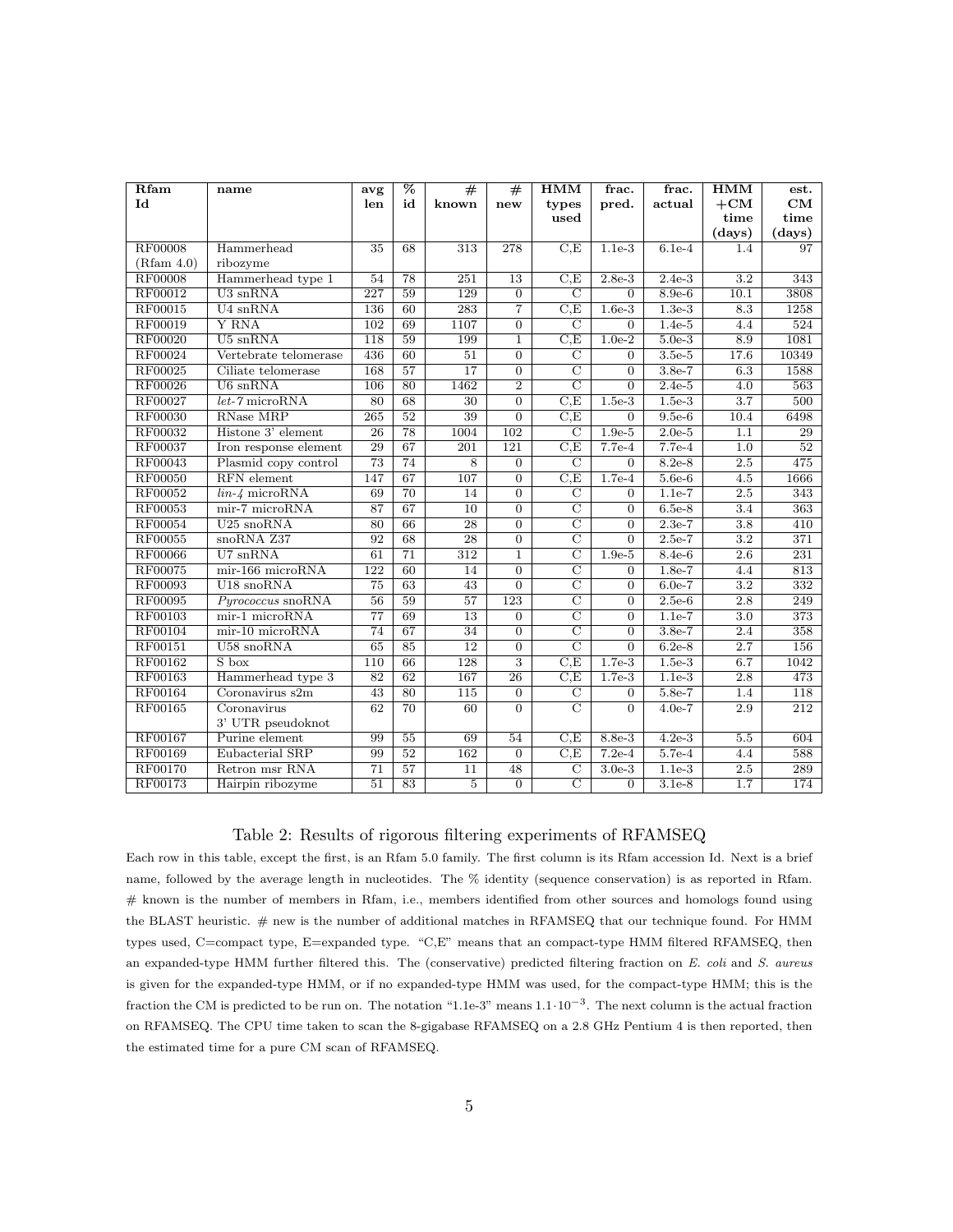<span id="page-5-0"></span>profile HMM rigorous filter. Thus, the rigorous filter finds putative homologs missed by BLAST's heuristic filter, both in organisms with known homologs, and plausibly in new organisms. It thus potentially expands our understanding of these gene families.

## 3 Simplified Covariance Models

Covariance Models (CMs) are statistical models that can detect when positional sequence and secondary structure resembles a given multiple RNA alignment. For simplicity, we discuss multiloops (CM bifurcation states) and nucleotides inserted into the consensus alignment in appendix section [1.](#page-13-0) We explain CMs somewhat unconventionally in terms of stochastic context-free grammars (SCFGs); appendix section [2](#page-13-0) ties our explanation to the conventional view of CMs and corrects a subtle limitation of our pedagogical model. Readers unfamiliar with context-free grammars may find [\[4,](#page-11-0) chpt. 9] helpful.

#### 3.1 Covariance Models are contextfree grammars

Consider RNA molecules with sequence CAG or GAC with the C,G bases paired. A context-free grammar (CFG) for this is  $S_1 \rightarrow$  $cS_2g|gS_2c$  and  $S_2 \rightarrow a$ . (By convention nucleotides in the CFG are lowercase.)  $S_1$  and  $S_2$  are called *states*, and in this case  $S_1$  is the start state. The first rule says that  $S_1$  may be replaced by either  $cS_2g$  or  $gS_2c$ . Thus, we can produce the string CAG by the following steps, beginning with the start state:  $S_1 \rightarrow cS_2g \rightarrow cag$ . The sequence of steps from the start state to an RNA sequence is called a parse.

n (possibly base-paired) alignment positions. CFG rules of a restricted form codify sequence and structure characteristics. Methods to construct these rules from an input multiple alignment have been described previously [\[8,](#page-11-0) [6,](#page-11-0) [7\]](#page-11-0).

All rules must be of the form  $S_i \rightarrow$  $x_LS_{i+1}x_R$ , where  $x_L$  (left nucleotide) and  $x_R$ (right) may either be a nucleotide  $(a,c,g,u)$  or the empty character  $\varepsilon$ , which produces no nucleotide. If  $x_L$  and  $x_R$  are both nucleotides, the rule emits paired nucleotides. If  $x_L = \varepsilon$ or  $x_R = \varepsilon$  or both, the rule emits an unpaired nucleotide or no nucleotide; such rules can accommodate missing consensus positions and single-stranded regions.

Figure [1](#page-6-0) gives an example RNA multiple alignment and structure, and shows how the rule types above can be combined to create sequences with that structure.

#### 3.2 Genome annotation with CMs

In an SCFG, each rule has a probability. Rules more consistent with an ncRNA family will have higher probabilities than less plausible rules. A parse's probability is the product of the probabilities of the rules used in that parse. For example, if  $Pr(S_1 \rightarrow cS_2 g) = 0.25$ and  $Pr(S_2 \rightarrow a) = 1$ , then the probability of the parse  $S_1 \rightarrow cS_2g \rightarrow caq$  is  $0.25 \times 1 = 0.25$ . Instead of probabilities, CMs usually employ odds ratios, relative to a simple background model. For computational convenience, the logarithm of the odds ratio is used; the score of a parse is the sum of the logarithmic scores for the rules used in the parse.

CMs have states  $S_1, S_2, \ldots, S_n$  for each of sequence is considered a member of the family. For each genome database subsequence, the highest-scoring, or Viterbi, parse is computed by dynamic programming [\[8,](#page-11-0) [4\]](#page-11-0). If a subsequence's Viterbi score exceeds a user-supplied threshold specified for a gene family, that sub-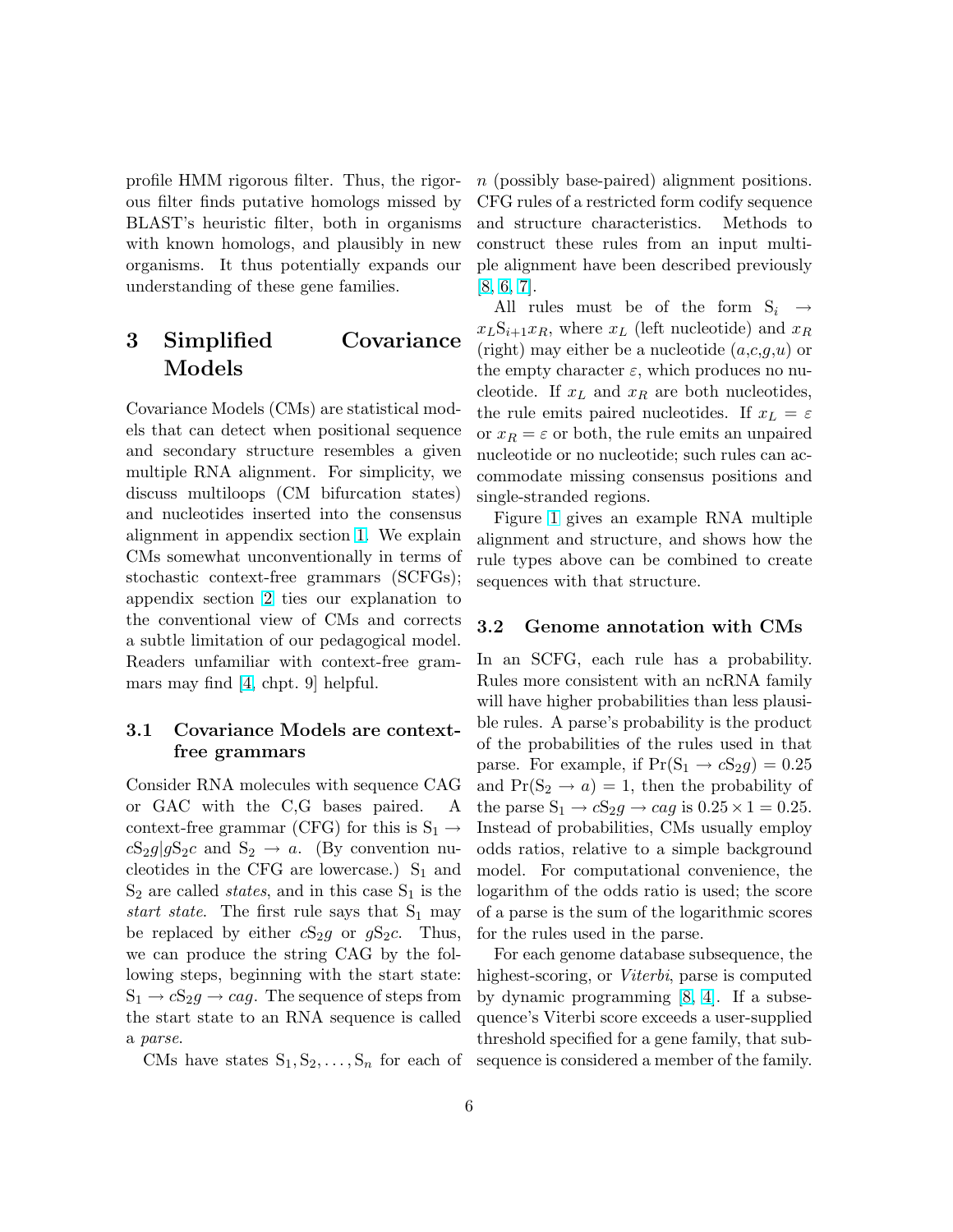<span id="page-6-0"></span>

Figure 1: RNA multiple alignment, structure and CFG

(A) A multiple alignment of three hypothetical RNA sequences. Dashes (-) indicate missing nucleotides. (B) The structure. Thick lines are conserved base-pairs. Numbers refer to alignment positions; positions 1 and 3 are base paired, so appear twice. Position 1 is missing a base in unicorn.

A CM-style CFG that encodes these sequences and structures is  $S_1 \to aS_2\varepsilon |aS_2u|cS_2g; S_2 \to$  $\epsilon S_3 \epsilon | c S_3 \epsilon$ ;  $S_3 \to u S_4 a | u S_4 g$ ;  $S_4 \to c S_5 \epsilon | g S_5 \epsilon$ ;  $S_5 \to \epsilon$ . Note that normally CMs use less rigid grammars that allow anomalous nucleotides (with lower probability). A parse of the unicorn sequence is  $S_1 \rightarrow aS_2\varepsilon \rightarrow acS_3\varepsilon\varepsilon \rightarrow acuS_4a\varepsilon\varepsilon \rightarrow acucS_5\varepsilon a\varepsilon\varepsilon \rightarrow acucc \varepsilon a\varepsilon\varepsilon = acu\overline{c}a$ .

## 4 Construction of the pro- in their full generality, not our pedagogical file HMM from a simplified  $\mathbf{CM}$

Given a CM, we create a profile HMM whose Viterbi score for any sequence is always an upper bound on that of the CM. Although profile HMMs are less powerful than CMs, their Viterbi algorithm is much faster, which makes them an attractive filter. We describe HMMs in terms of stochastic regular grammars. First, we describe how we will use the profile HMM as a filter, then we explain the form of regular grammars allowed, then show how to covert a CM's SCFG into such a grammar. To guarantee rigorous filtering, the HMM rules' logarithmic scores are constrained so that the HMM's score for a database subsequence is an upper bound on the CM's score. After describing these constraints, we show how to optimize scores to filter efficiently, subject to the constraints. The distinction between compact- and expandedtype HMMs is relevant only to the CMs model; the distinction is described in the appendix.

#### 4.1 Filtering with the profile HMM

Using the HMM, we compute a CM score upper bound for sequences ending at each nucleotide position in the database sequence. If one of these upper bounds exceeds the threshold, the CM algorithm is applied to a window ending at that nucleotide position. The window's length is a parameter that is part of the CM algorithm; a user must specify a window length for each family that is longer than any ncRNA family member could plausibly be. If the HMM-generated upper bound is lower than the threshold, then the CM will provably not report a homolog at that location, so the location can safely be filtered out.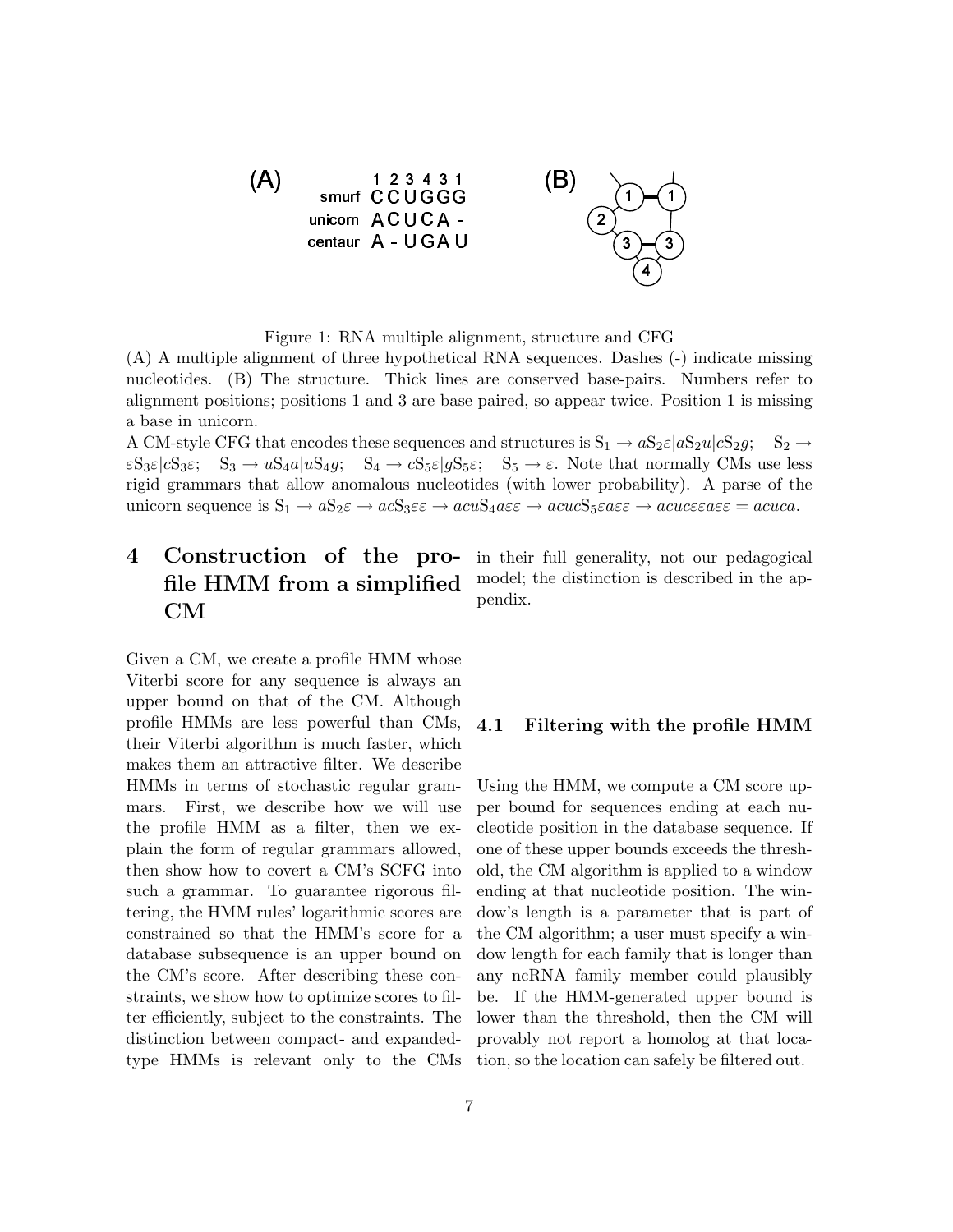#### <span id="page-7-0"></span>4.2 Creation of a stochastic regular grammar for a profile HMM

Regular grammars are less powerful than SCFGs in that their rules cannot emit paired nucleotides. Specifically, rules must be of the form  $S_i \rightarrow x_L S_{i+1}$ .

Consider a CM with two states  $S_1, S_2$  with  $S_2 \rightarrow \varepsilon$  and rules  $S_1 \rightarrow x_L S_2 x_R$ . If  $x_R = \varepsilon$  in all cases, this CM can be represented directly by a profile HMM.

The key challenge is when  $x_R \neq \varepsilon$  in some rules. For example, suppose we have  $S_1 \rightarrow$  $aS_2u|cS_2g$ . A profile HMM cannot represent the fact that the bases are paired, but can reflect the sequence information by breaking the pair encoded by  $S_1$  into two HMM states:  $\overline{S}_1^L$ 1 handles the left nucleotide and  $\bar{S}_1^R$  $\int_{1}^{n}$  the right. (HMM states will be written with a bar to differentiate them from CM states.) Here is a regular grammar:  $\overline{S}_1^L \rightarrow a \overline{S}_2^L$  $\frac{L}{2}|c\overline{\text{S}}^L_2$  $\frac{L}{2}$ ;  $\overline{S}_2^L \rightarrow$  $\overline{\mathrm{S}}_1^R$  $\overline{S}_1^R \rightarrow g|u$ . This profile HMM grammar encodes the fact that the first nucleotide is A or C, and the second G or U, although it sacrifices the information that only A-U or C-G pairs are permitted; e.g., it allows AG. This sacrifice is a necessary consequence of using profile HMMs.

In general, a CM state  $S_i$  is expanded into a left HMM state  $\overline{S}_{i}^{L}$  and a right HMM state  $\overline{\mathrm{S}}_i^R$ <sup>n</sup>. All CM rules  $S_i \rightarrow x_L S_{i+1} x_R$ , regardless of the value of  $x_L$  and  $x_R$ , are converted into HMM rules  $\overline{S}_i^L \rightarrow x_L \overline{S}_{i+1}^L$  and  $\overline{S}_i^R \rightarrow x_R \overline{S}_{i}^R$  $\sum_{i=1}^{n}$ . (Note that the subscript on  $\bar{S}^R$  is decremented, since the right nucleotides are emitted in reverse order.) If  $i = 1$ , then we omit  $\overline{S}_{i}^R$  $\sum_{i=1}^{n}$ . The procedure may result in duplicate rules being created; duplicates (if any) are removed. Finally, the last left HMM state is connected to the last right HMM state. See Table [3](#page-8-0) for an example.

#### Constraints on HMM logarithmic scores

In the previous subsection, we showed how to create an HMM grammar corresponding to a CM grammar. As a first step to assigning logarithmic scores to HMM rules, we now define constraints that ensure that the HMM's Viterbi parse score for any database subsequence is an upper bound on the CM's Viterbi score.

We defined HMM rules that correspond to each CM rule. Any CM parse (Viterbi or not) consists of a sequence of rules, which can be mapped to HMM rules, obtaining a corresponding HMM parse. The score of a parse is the sum of the logarithmic scores of its rules. We could enumerate all possible CM parses and require the sum of scores along the corresponding HMM parse to be greater or equal to that of the CM, thus guaranteeing the upper bound.

Unfortunately, the number of CM parses is exponential in the number of states. However, we can enumerate all CM rules  $S_i \rightarrow$  $x_LS_{i+1}x_R$  for all i. For each rule, we consider the corresponding HMM rules. The sum of their logarithmic scores must be greater or equal to the CM rule's score. Thus, each CM rule leads to one linear inequality in terms of the logarithmic HMM scores.

For example, the grammar in Figure [1](#page-6-0) has the rule  $S_3 \rightarrow uS_4a$  and corresponding HMM rules  $\overline{S}_3^L \rightarrow u \overline{S}_4^L$  and  $\overline{S}_3^R \rightarrow a \overline{S}_2^R$  $\frac{n}{2}$ . Similarly,  $S_3 \rightarrow uS_4g$  corresponds to  $\overline{S}_3^L \rightarrow u\overline{S}_4^L$  $\frac{L}{4}$  (again) and  $\overline{S}_3^R \rightarrow g \overline{S}_2^R$  $\frac{n}{2}$ . Let  $l_1$  be the logarithmic score for  $\overline{S}_3^L \rightarrow u \overline{S}_4^L$  $\frac{L}{4}$ ,  $l_2$  for  $\overline{S}_3^R \rightarrow a \overline{S}_2^R$  and  $l_3$ for  $\overline{S}_3^R \rightarrow g \overline{S}_2^R$  $\frac{\pi}{2}$ , and suppose the score of CM rule  $S_3 \rightarrow uS_4a$  is -1 and  $S_3 \rightarrow uS_4g$  is -2. Then we obtain one inequality per CM rule:  $l_1 + l_2 \geq -1$  and  $l_1 + l_3 \geq -2$ , where a trivial solution is  $l_1 = -1, l_2 = l_3 = 0$ . Every CM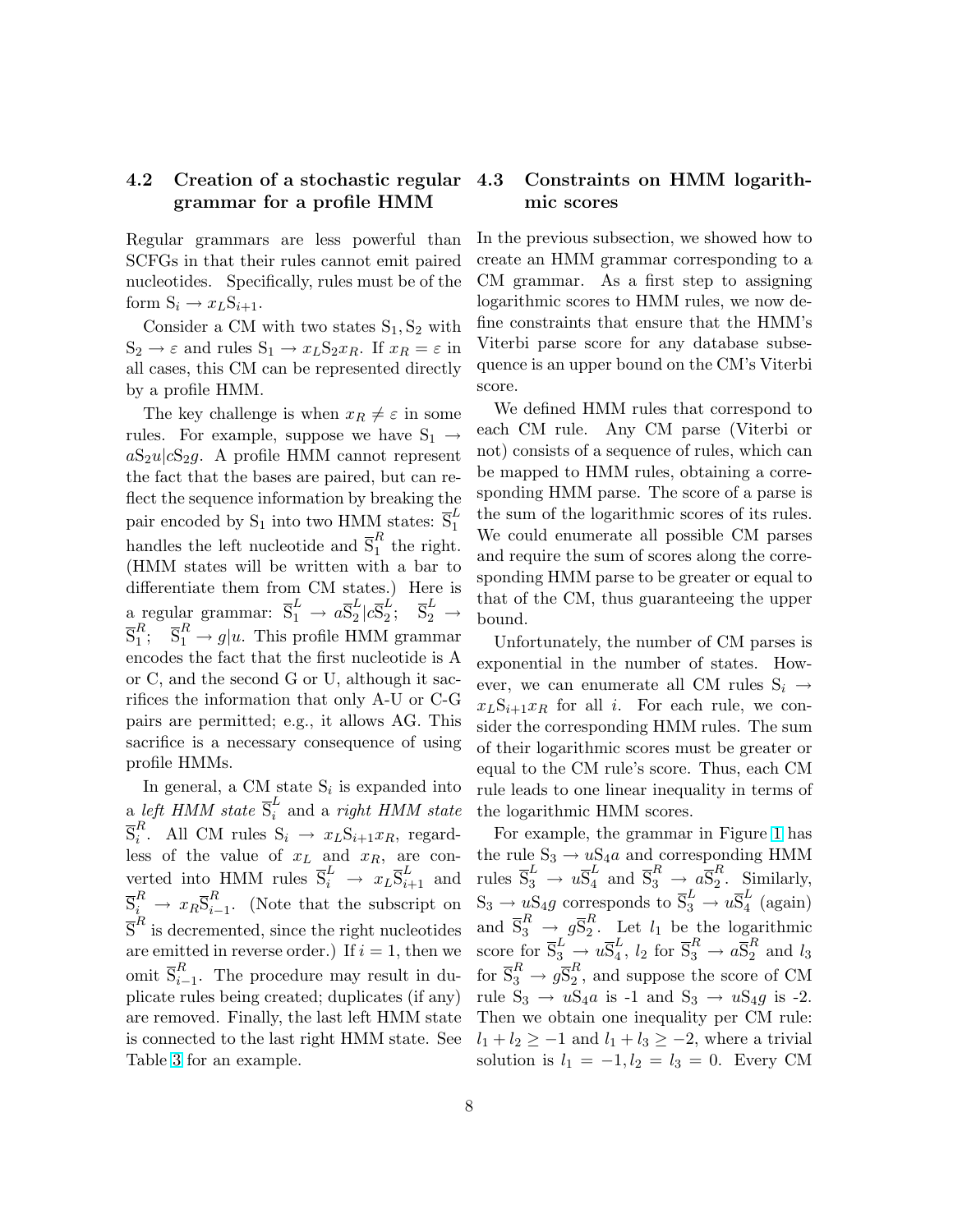<span id="page-8-0"></span>

| CM state rules                                                    | left HMM state rules                                                          | right HMM state rules                                                           |
|-------------------------------------------------------------------|-------------------------------------------------------------------------------|---------------------------------------------------------------------------------|
| $S_1 \rightarrow aS_2\varepsilon  aS_2u cS_2g$                    | $\rightarrow a\overline{S}_{2}^{L} c\overline{S}_{2}^{L}$                     | $\overline{S}^R$<br>$\rightarrow \varepsilon  g u$                              |
| $S_2 \rightarrow \varepsilon S_3 \varepsilon   c S_3 \varepsilon$ | $\rightarrow \varepsilon \overline{\text{S}}_3^L   c \overline{\text{S}}_3^L$ | $\overline{\alpha}^{\mathcal{R}}$<br>$\rightarrow \varepsilon \overline{S}_1^R$ |
| $S_3 \rightarrow uS_4a uS_4g$                                     | $\rightarrow u\overline{S}_{4}^{\mu}$                                         | $\overline{\alpha}^R$                                                           |
| $S_4 \rightarrow cS_5\varepsilon   gS_5\varepsilon  $             |                                                                               | $\overline{\alpha}^R$<br>$\rightarrow \varepsilon \overline{S}^R$               |
| $55 \rightarrow \varepsilon$                                      |                                                                               |                                                                                 |

Table 3: Example of converting an CM to a profile HMM

The CM grammar of Figure [1](#page-6-0) is converted to a profile HMM grammar, rule by rule. The HMM can be read in sequential order by going down the middle column, then up the right column.

rule will result in one inequality, and any solution to the HMM scores (like  $l_1, l_2, l_3$ ) satisfying all inequalities ensures the upper bound.

These inequalities constrain our selection of values of  $l_1$ ,  $l_2$ ,  $l_3$ , but some solutions to these inequalities may filter better than others. The HMM rule relating to  $l_1$  is responsible for emitting left nucleotides. For the right nucleotide,  $l_2$  emits As and  $l_3$  emits Gs. If As and Gs are equally probable in database sequences, then on average the contribution to the Viterbi score of this base pair is  $l_1 + \frac{1}{2}$  $\frac{1}{2}(l_2 + l_3)$ , since  $l_1$  is the only alternative for the left nucleotide, and either  $l_2$  or  $l_3$ may apply to the right nucleotide. If  $l_1 = -1$ ,  $l_2 = l_3 = 0$ , then the average added score is  $-1$ . However, with the solution  $l_1 = 0$ ,  $l_2 = -1, l_3 = -2$  (also satisfying  $l_1 + l_2 \geq -1$ ,  $l_1+l_3 \geq -2$ ), the average added score is  $-1.5$ , which is lower. Thus, while both solutions satisfy the inequalities, the latter will likely lead to lower HMM scores, and therefore require the CM to be run less often. In the next subsection, we present an approach to selecting scores that uses a more sophisticated analysis of what the expected score will be than simply considering each state in isolation.

#### 4.4 Optimizing the profile HMM

The previous subsection defined constraints on the HMM scores, and noted that some solutions to the constraints will filter better than others. In this section, we consider a heuristic to improve filtering. Regardless of the heuristic to improve filtering, we still require that the constraints are satisfied, so that rigorous filtering is guaranteed.

To improve filtering, we need a method to estimate an HMM's likely filtering efficiency. For example, one could measure the HMM's average filtering fraction for a database sequence sampled from some probabilistic sequence model; the optimal HMM scores would minimize this expected fraction. This idea suffers two practical drawbacks. First, it is slow, because a test database sequence must be relatively large to be adequately representative. Second, the expected fraction is not differentiable with respect to HMM scores, eliminating many optimization algorithms, e.g., gradient descent. We need a more practical heuristic.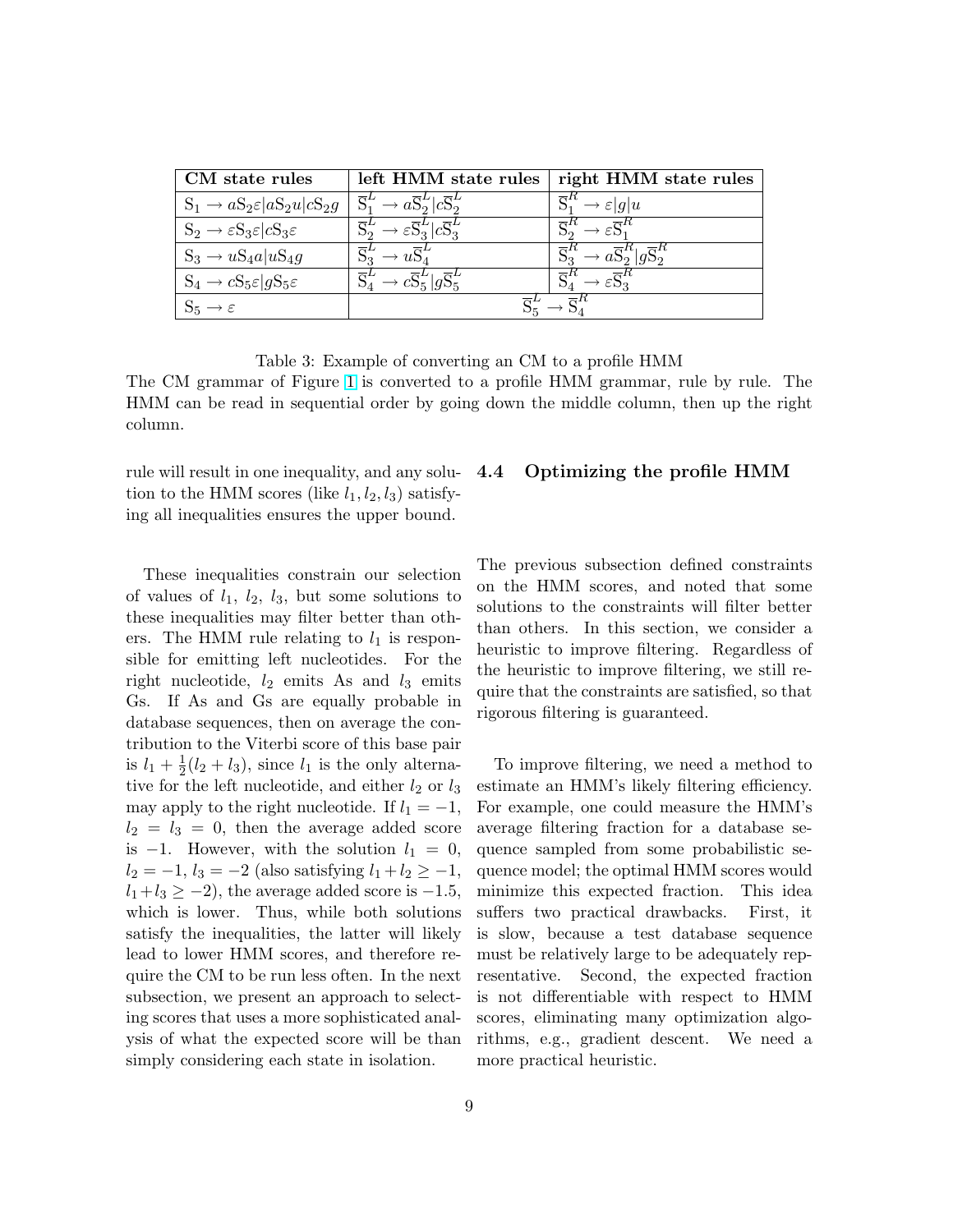#### 4.4.1 The infinite-length forward algorithm score

We develop a more practical heuristic to estimate filtering efficiency in a series of steps. First, we assume that the database sequence is distributed according to a 0th-order Markov model, i.e., with independent probabilities of A,C,G,U. Next, instead of the filtering fraction, we measure the expected Viterbi algorithm score when run on a 0th-order sequence model; reducing the expected score should result in fewer scores being above the threshold, and therefore a better filtering fraction.

When the HMM is used for filtering, it calculates a Viterbi score over all subsequences ending at a given database position, so obtains a score for each database position. We wish to minimize these scores in the expected case. The subsequences incorporated into each Viterbi score are drawn from the 0thorder model, and could in theory be any length, limited only by the length of the database. We now assume that the database is infinitely long. This assumption is motivated by the fact that it will lead to a more tractable formula later in our formalization, since there is no need to explicitly limit the length of subsequences. The assumption is reasonable because in practice most database sequences will be significantly longer than an ncRNA homolog could plausibly be; sequences whose length approaches infinity will have paths of exceedingly low odds ratio, so are irrelevant. (Indeed, with our simplified CMs, which do not allow for inserted nucleotides, sequences beyond a certain length will have odds ratios of 0.)

Our final modification to the heuristic is, instead of the Viterbi score, to use the forward algorithm, which will allow for fast evaluation and yield analytic gradients. Where the Viterbi algorithm finds the highest-scoring

parse, the forward algorithm will compute the sum of the compound odds ratios of all possible parses. The forward algorithm is theoretically more accurate, since it takes into account sub-optimal parses. But, the Viterbi is often used since it is more practical, and in practice gives similar results. We take the opposite step, and use the forward algorithm to approximate the Viterbi in estimating an HMM's filtering efficiency.

Thus, our heuristic is to use the expected HMM forward algorithm result over database subsequences of unbounded length, generated from a 0th-order model. We presume that a lower expected forward algorithm result will correlate with a lower filtering fraction when the HMM is run on real genome sequences using the Viterbi algorithm.

We now formalize this idea mathematically, and show that the forward algorithm result can be calculated efficiently and derivatives taken. Let  $\pi$  represent an HMM parse, where the parse emits the sequence  $x^{\pi}$ . Let  $P(\pi)$ be the product of the odds ratios of rules in parse  $\pi$ ; the forward algorithm will sum  $P(\pi)$ over all  $\pi$  that are consistent with a given database sequence. Since we are calculating an expected sum for 0th-order sequences, our expected sum  $E$  is

$$
E = \sum_{\pi} P(\pi) \Pr(x^{\pi}) = \sum_{\pi} P(\pi) \prod_{k=1}^{|x^{\pi}|} \Pr(x_k^{\pi})
$$

where  $x_k^{\pi}$  is the *k*<sup>th</sup> nucleotide of  $x^{\pi}$ ,  $Pr(x_k^{\pi})$ is its probability according to the 0th-order model, and  $|x^{\pi}|$  is the length of  $x^{\pi}$ .

We can efficiently solve this formula with dynamic programming, computing

$$
T_{\overline{\mathbf{S}}_i} = \sum_{\pi(\overline{\mathbf{S}}_i)} P(\pi(\overline{\mathbf{S}}_i)) \prod_{k=1}^{\left|x^{\pi(\overline{\mathbf{S}}_i)}\right|} \Pr(x_k^{\pi(\overline{\mathbf{S}}_i)})
$$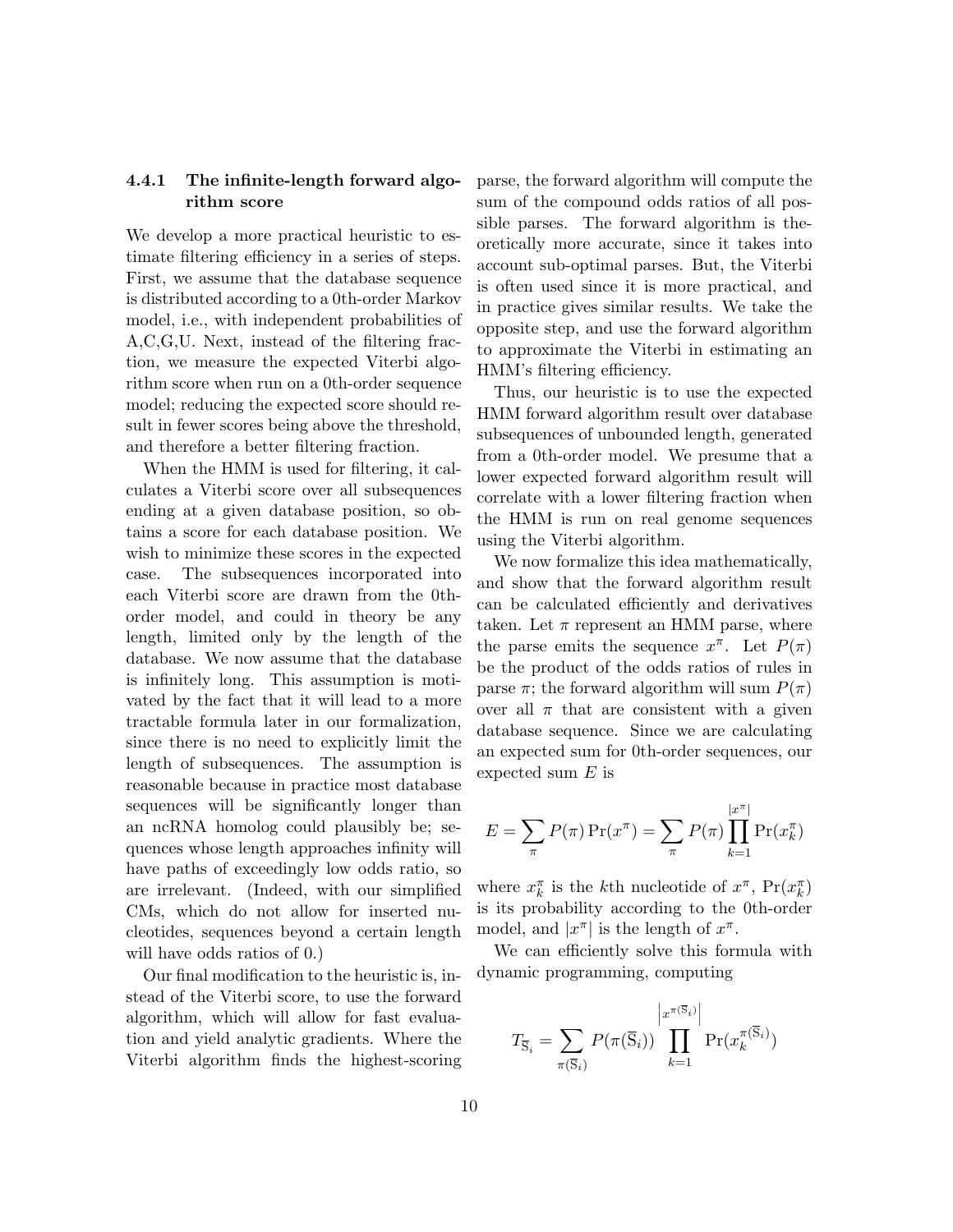<span id="page-10-0"></span>for all (left or right) HMM states  $\overline{S}_i$  where  $\pi(\bar{S}_i)$  is a parse prefix ending at state  $\bar{S}_i$ . Thus,  $E = T_{\overline{S}_e}$  for HMM end state  $\overline{S}_e$ . Let  $R_{\overline{S}_i}$  be the rules with state  $\overline{S}_i$  in the right side, and let  $P(\overline{S}_{i\pm 1} \to x_L \overline{S}_i)$  be the odds ratio of a rule in  $R_{\overline{S}_i}$  ( $\pm 1$  in  $\overline{S}_{i\pm 1}$  because  $\overline{S}_i$ can be left or right). (Note that the forward algorithm does not use logarithms, so the logarithmic score variables must be exponentiated, e.g.,  $P(\overline{S}_3^L \rightarrow u\overline{S}_4^L)$  $_4^L$ ) =  $2^{l_1}$ , using  $l_1$  from section [4.3.](#page-7-0)) Then we obtain the recursion:

$$
T_{\overline{S}_i} = \sum_{\substack{(\overline{S}_{i\pm 1} \to x_L \overline{S}_i) \in R_{\overline{S}_i}}} T_{\overline{S}_{i\pm 1}} P(\overline{S}_{i\pm 1} \to x_L \overline{S}_i) \Pr(x_L)
$$

where  $Pr(x_L)$  is the 0th-order model's probability of nucleotide  $x_L$ , and  $Pr(\varepsilon) = 1$ .

Gradients are used by many powerful and generic optimization algorithms. Gradients of the expected forward algorithm score can be calculated by treating the dynamic programming algorithm symbolically, and differentiating the resulting expression with respect to each of the HMM score variables (e.g.,  $l_1, l_2, l_3$ ) from section [4.3\)](#page-7-0).

Empirically, the forward algorithm heuristic is superior to the simple objective function sketched earlier  $(l_1 + \frac{1}{2})$  $\frac{1}{2}(l_2 + l_3)$ , at least on fully general CMs; it is too simplistic to consider each state in isolation in estimating its effect on the total score.

### 4.4.2 Optimizing with the infinitelength forward algorithm

The optimal logarithmic scores for HMM rules, (1) satisfy the inequalities and (2) minimize the expected infinite-length forward algorithm score. For practical reasons, we iterate over each CM state, minimizing the forward algorithm score for HMM score variables corresponding to that CM state, subject to the inequalities, keeping other CM states' variables fixed. We repeat these iterations over CM states until the score cannot be improved after cycling through all states. The optimization problems are solved with CFSQP[\[19\]](#page-12-0), though other solvers could be applied. Optimizing both compact- and expanded-type HMMs for 139 models in Rfam 5.0 on a 2.8 MHz Pentium 4 took about 4.5 CPU days.

### 4.5 Our algorithm on fully general CMs

The foregoing ideas can be extended to CMs in general, i.e., more sophisticated than our pedagogical model, by creating extra HMM states and rule types that correspond to the additional CM features. This allows inequalities to be created, and, with some tweaks, the infinite-length forward algorithm can handle the more complex HMMs. These technical details are left to the appendix.

## 5 Conclusions and future work

In terms of future work, one direction is to improve the filtering efficiency further. Work in progress extends the profile HMM to use limited secondary structure information to improve filtering, making rigorous filtering practical on more ncRNA families.

We also expect that CMs will be extended to improve their accuracy and versatility, and our approach could likely be extended to handle these improvements. One recent extension to CMs has been the local alignment feature [\[7\]](#page-11-0), which allows a match to a part of the ncRNA, and is intended to detect homologs of ncRNA domains. We can model CM states with local alignments in terms of properties of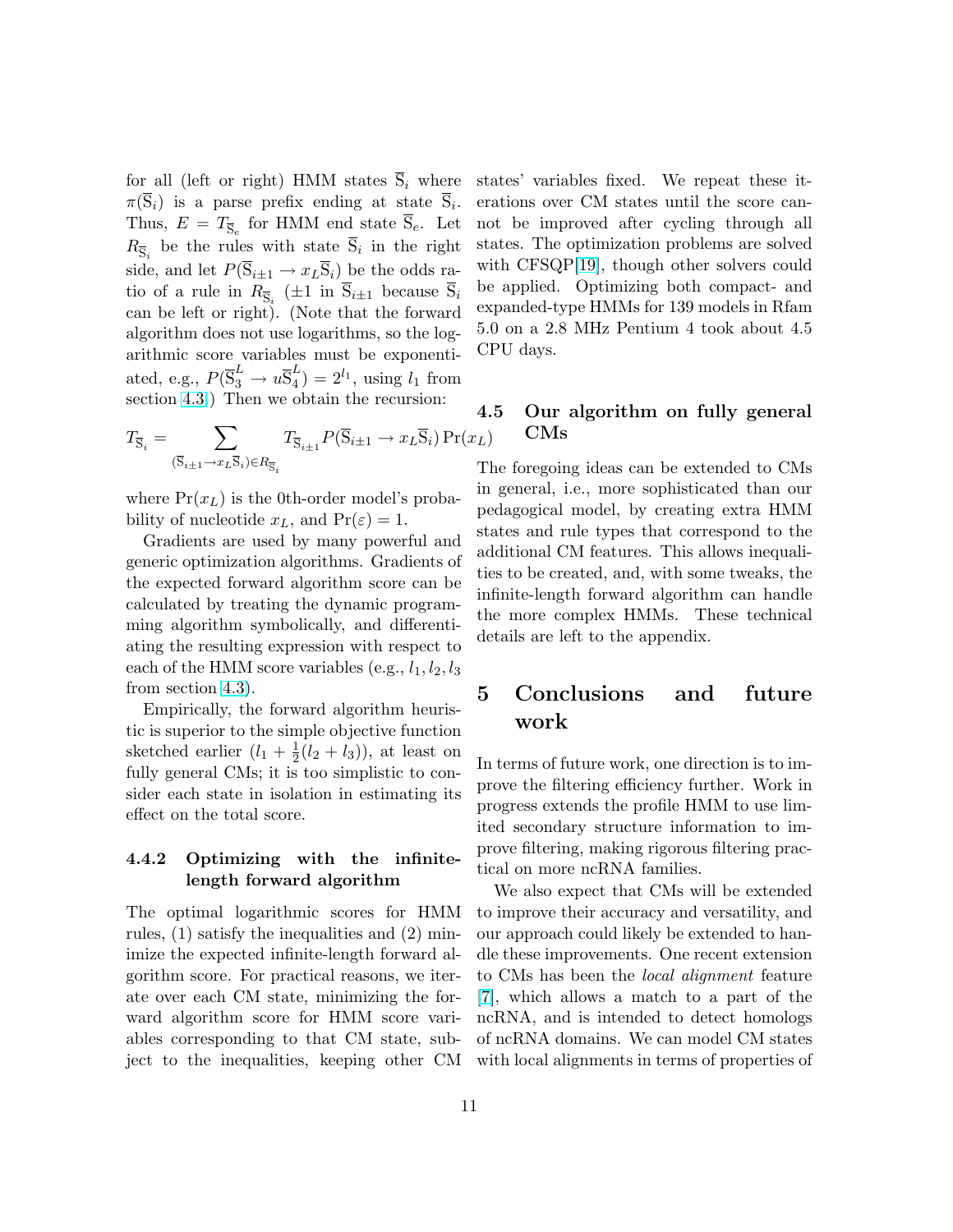<span id="page-11-0"></span>left and right HMM states, with upper bound guarantees. However, without implementation, the effect on filtering efficiency is unknown.

In conclusion, covariance models are useful in annotating genomes with occurrences of known ncRNA gene families, but their slow speed has created practical problems. We have designed an algorithm that significantly speeds up scanning for a majority of ncRNA families in Rfam 5.0, with guarantees that no additional homologs will be missed. Our technique has revealed homologs missed by a previous technique, and gives a clearer picture of how well CMs perform in annotating genomes.

### 6 Acknowledgements

This material is based upon work supported in part by the National Institutes of Health under grants R01 HG02602 and NIH HG-00035 and by the National Science Foundation under grant NSF DBI-9974498. We thank Zizhen Yao and the anonymous referees for helpful comments on the manuscript.

## References

- [1] S. F. Altschul, T. L. Madden, A. A. Schaffer, J. Zhang, Z. Zhang, W. Miller, and D. J. Lipman. Gapped BLAST and PSI-BLAST: a new generation of protein database search programs. Nucleic Acids Research, 25:3389–3402, 1997.
- [2] Decatur and Fournier. RNA-guided nucleotide modification of ribosomal and other RNAs. Journal of Biological Chem $istry, 278(2): 695–698, 2003.$
- [3] M. Dsouza, N. Larsen, and R. Overbeek. Searching for patterns in genomic

data. Trends in Genetics, 13(12):497– 498, 1997.

- [4] R. Durbin, S. Eddy, A. Krogh, and G. Mitchison. Biological sequence analysis. Cambridge University Press, Cambridge, UK, 1998.
- [5] S. R. Eddy. Computational genomics of noncoding RNA genes. Cell, 109:137– 140, 2002.
- [6] S. R. Eddy. A memory-efficient dynamic programming algorithm for optimal alignment of a sequence to an RNA secondary structure. BMC Bioinformatics, 3:18, 2002.
- [7] S. R. Eddy. Infernal User's Guide, 2003. [ftp://ftp.genetics.wustl.edu/pub/](ftp://ftp.genetics.wustl.edu/pub/eddy/software/infernal/Userguide.pdf) [eddy/software/infernal/Userguide.](ftp://ftp.genetics.wustl.edu/pub/eddy/software/infernal/Userguide.pdf) [pdf](ftp://ftp.genetics.wustl.edu/pub/eddy/software/infernal/Userguide.pdf).
- [8] S. R. Eddy and R. Durbin. RNA sequence analysis using covariance models. Nucleic Acids Research, 22(11):2079– 2088, 1994.
- [9] S. Edvardsson, P. P. Gardner, A. M. Poole, M. D. Hendy, D. Penny, and V. Moulton. A search for H/ACA snoRNAs in yeast using MFE secondary structure prediction. Bioinformatics, 19(7):865–873, 2003.
- [10] G. Ferbeyre, V. Bourdeau, M. Pageau, P. Miramontes, and R. Cedergren. Distribution of hammerhead and hammerheadlike RNA motifs through the Gen-Bank. Genome Research, 10(7):1011– 1019, 2000.
- [11] G. Fichant and C. Burks. Identifying potential tRNA genes in genomic DNA sequences. Journal of Molecular Biology, 220(3):659–671, 1991.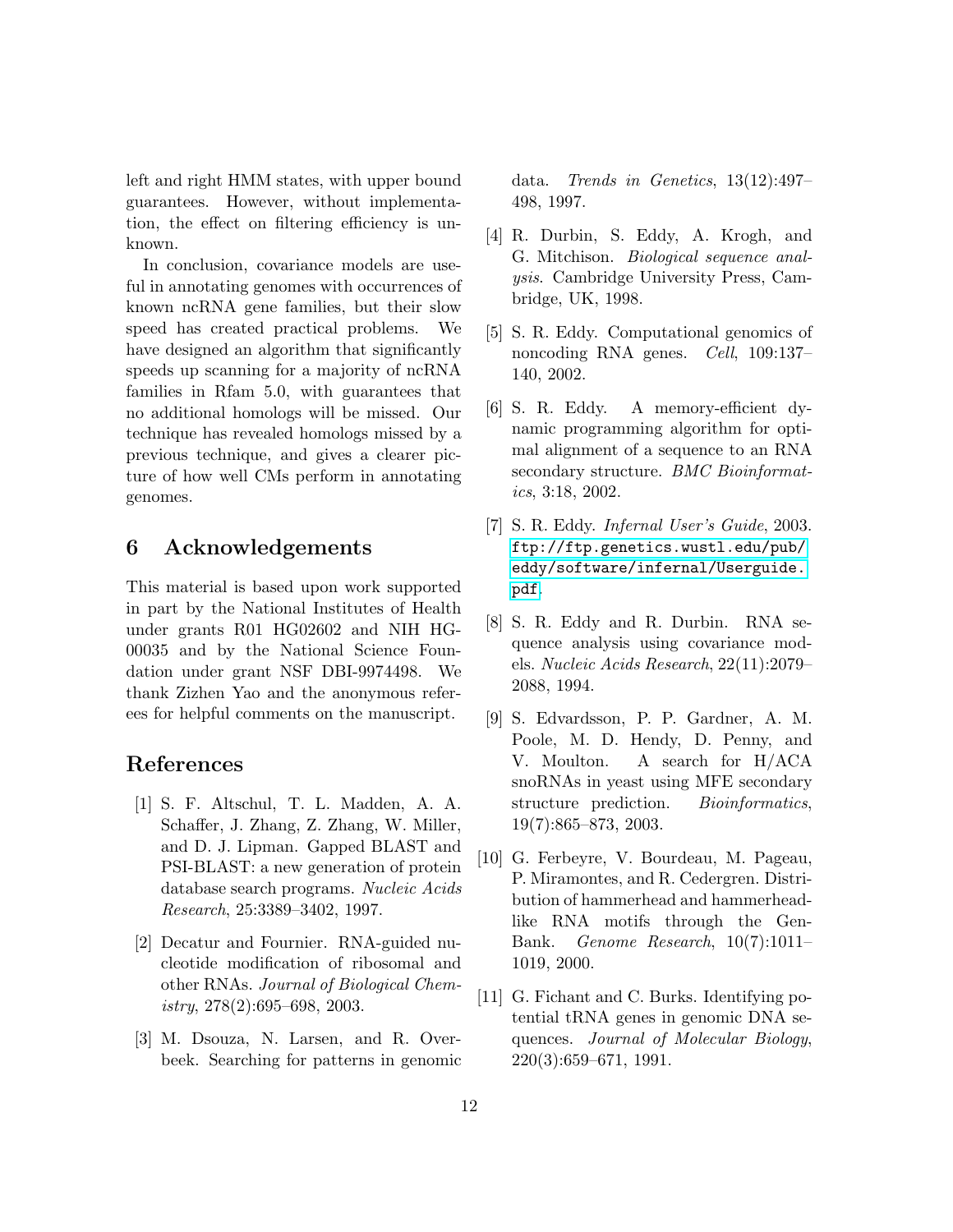- <span id="page-12-0"></span>[12] D. Gautheret and A. Lambert. Direct RNA motif definition and identification from multiple sequence alignments using secondary structure profiles. Journal of Molecular Biology, 313:1003–1011, 2001.
- [13] S. Gottesman. Stealth regulation: biological circuits with small RNA switches. Genes and Development, 16:2829–2842, 2002.
- [14] S. Griffiths-Jones, A. Bateman, M. Marshall, A. Khanna, and S. R. Eddy. Rfam: an RNA family database. Nucleic Acids  $Research, 31(1):439-441, 2003. http:$  $Research, 31(1):439-441, 2003. http:$ [//rfam.wustl.edu](http://rfam.wustl.edu).
- $[15]$  G. Grillo, F. Licciulli, S. Liuni, E. Sbisà, and G. Pesole. PatSearch: a program for the detection of patterns and structural motifs in nucleotide sequences. Nucleic Acids Research, 31(13):3608–3612, 2003.
- [16] A. Hüttenhofer, J. Brosius, and J.-P. Bachellerie. RNomics: identification and function of small, non-messenger RNAs. Current Opinion in Chemical Biology, 6:835843, 2002.
- [17] D. Kennedy. Breakthrough of the year. Science, 298(5602):2283, 2002.
- [18] E. C. Lai. RNA sensors and riboswitches: Self-regulating messages. Current Biology, 13:R285–R291, 2003.
- [19] C. Lawrence, J. L. Zhou, and A. L. Tits. User's guide for CFSQP version 2.5: A C code for solving (large scale) constrained nonlinear (minimax) optimization problems, generating iterates satisfying all inequality constraints. Technical report, Institute for Systems Research, University of Maryland, College Park, 1997. TR-94-16r1.
- [20] E. A. Lesnik, R. Sampath, and D. J. Ecker. Rev response elements (RRE) in lentiviruses: an RNAMotif algorithmbased strategy for RRE prediction. Medicinal Research Reviews, 22(6):617– 636, 2002.
- [21] L. P. Lim, N. C. Lau, E. G. Weinstein, A. Abdelhakim, S. Yekta, M. W. Rhoades, C. B. Burge, and D. P. Bartel. The microRNAs of Caenorhabditis elegans. Genes and Development, 17(8):991–1008, 2003.
- [22] T. Lowe and S. R. Eddy. tRNAscan-SE: a program for improved detection of transfer RNA genes in genomic sequence. Nucleic Acids Research, 25(5):955–64, 1997.
- [23] T. M. Lowe and S. R. Eddy. A computational screen for methylation guide snoR-NAs in yeast. Science, 283:1168–1171, 1999.
- [24] T. J. Macke, D. J. Ecker, R. R. Gutell, D. Gautheret, D. A. Case, and R. Sampath. RNAMotif, an RNA secondary structure definition and search algorithm. Nucleic Acids Research, 29(22):4724–4735, 2001.
- [25] E. G. Moss. MicroRNAs: hidden in the genome. Current Biology, 12(4):R138– 140, 2002.
- [26] A. Pavesi, F. Conterio, A. Bolchi, G. Dieci, and S. Ottonello. Identification of new eukaryotic tRNA genes in genomic DNA databases by a multistep weight matrix analysis of transcriptional control regions. Nucleic Acids Research, 22(7):1247–1256, 1994.
- [27] G. Storz. An expanding universe of noncoding RNAs. Science, 296(5571):1260– 1263, 2002.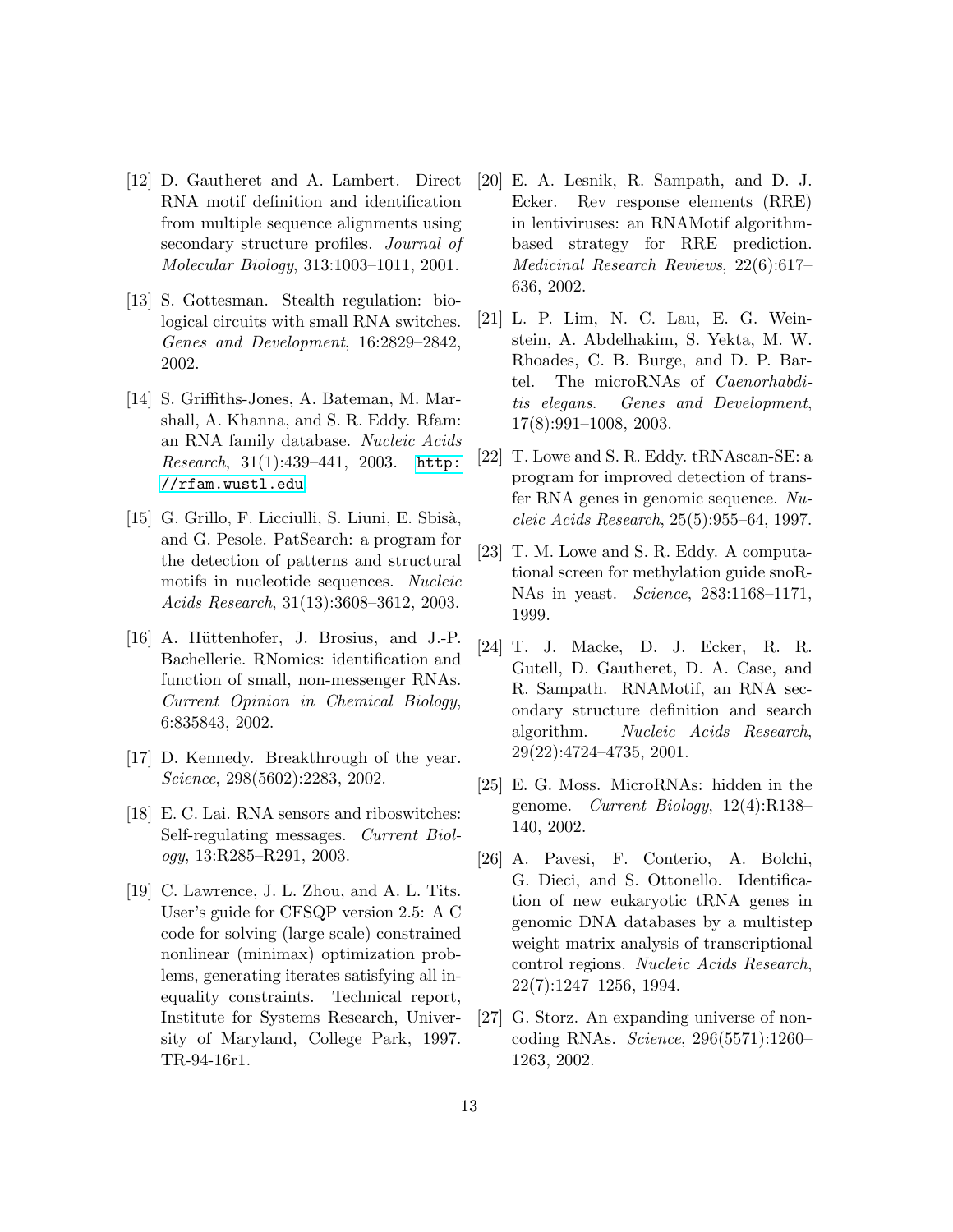<span id="page-13-0"></span>[28] E. Wagner and K. Flardh. Antisense RNAs everywhere? TRENDS in Genet $ics, 18(5):223-226, 2002.$ 

## APPENDIX

## 1 Covariance models with bifurcation and insertion states

RNA multiloops are handled by CM bifurcation states, which permit rules like  $S_i \rightarrow S_j S_k$ for  $j, k > i$ , where  $S_j$  and  $S_k$  will each become a substructure. Bifurcations can be handled easily. The sub-CMs rooted at  $S_i$  and  $S_k$  are converted to HMMs. The HMM grammars are then concatenated and substituted for the bifurcation state  $S_i$ .

Our technique also works with insertions relative to the consensus alignment. CMs allow insertions using extra states  $IL_i$  and  $IR_i$ . Any number of nucleotides can be inserted on the left with rules like  $\text{IL}_i \rightarrow x_L \text{IL}_i$ , or on the right with  $IR_i \rightarrow IR_i x_R (x_L, x_R \neq \varepsilon).$ Any state  $S_i$  may transition to an  $IL_i$  state with rule  $S_i \rightarrow x_L \amalg_{i+1} x_R$ . Ending the insertion is permitted by  $IL_i \rightarrow x_LS_{i+1}$ , transitioning to the next alignment position. Getting into  $IR_i$  states is allowed directly, by  $S_i \rightarrow x_L \text{IR}_{i+1} x_R$ , or after a series of left insertions, by  $\mathbf{L}_i \rightarrow x_L \mathbf{IR}_i$ . Transitioning to the next alignment position is allowed by  $IR_i \rightarrow S_{i+1}x_R.$ 

Each CM state  $IL_i$  corresponds to HMM state  $\overline{\text{IL}}_i^L$  (no right HMM state is needed). Similarly IR<sub>i</sub> maps to  $\overline{\text{IR}}_i^R$ . A rule  $\text{S}_i \rightarrow$  $x_L$ IL<sub>i</sub> $x_R$  becomes three HMM rules. The left rule is  $\overline{S}_i^L \to x_L \overline{\Pi}_i^L$ . The right side is more difficult, since CM state  $IL_i$  can transition to a right insert  $IR_i$  (if any) or the next position  $S_i$ . So we add two HMM rules:  $\overline{S}_i^R \rightarrow$ 

 $x_R \overline{\text{IR}}_i^R$  and  $\overline{\text{S}}_i^R \rightarrow x_R \overline{\text{S}}_{i}^R$  $\sum_{i=1}^{n} (x_R \text{ is from the rule})$  $S_i \rightarrow x_L \amalg_i x_R$  here.). The insert state self loop rule  $\text{IL}_i \rightarrow x_L \text{IL}_i$  becomes HMM rule  $\overline{\text{IL}}_i^L \rightarrow x_L \overline{\text{IL}}_i^L$ . The exit rule  $\text{IL}_i \rightarrow \text{S}_{i+1}$  becomes  $\overline{\Pi}_{i}^{L} \rightarrow \overline{\mathbf{S}}_{i+1}^{L}$ . The construction for right inserts is analogous.

To create the inequalities, we must consider sub-parses that begin at CM state  $S_i$  and end at  $S_{i+1}$ , where these sub-parses can contain multiple rules and transition through an insert state. A problem is that insert states have self-loops, e.g.,  $\text{IL}_i \rightarrow x_L \text{IL}_i$ , so the number of sub-parses is infinite. Fortunately, we can set the HMM self-loop scores equal to the CM self-loop score, e.g., the score of HMM rule  $\overline{\Pi}_{i}^{L} \rightarrow x_{L} \overline{\Pi}_{i}^{L}$  will be equal to CM rule  $\text{IL}_i \to x_L \text{IL}_i$ . Since  $\text{IL}_i \to x_L \text{IL}_i$  always corresponds to HMM rule  $\overline{\text{IL}}_i^L \to x_L \overline{\text{IL}}_i^L$ , the two scores will cancel out on either side of the inequalities.

An HMM insert state's self loop slightly complicates the infinite-length forward algorithm. Each time the self loop is visited, this multiplies the odds ratio by some number. The loop may be visited 0 or more times, so the total multiple is the sum of an infinite geometric series. As above, the HMM self loop score is a constant, equal to the corresponding CM self loop score, and in practice the logarithmic score is less than 0, so the infinite sum is finite.

## 2 Our technique in conventional CM terms

Readers who are familiar with CMs, e.g., from [\[4,](#page-11-0) chpt. 10], will notice that we have explained them in an unusual way. Moreover, our pedagogical version of CMs is not quite as powerful as true CMs. In this section, we show how our algorithm fully supports CMs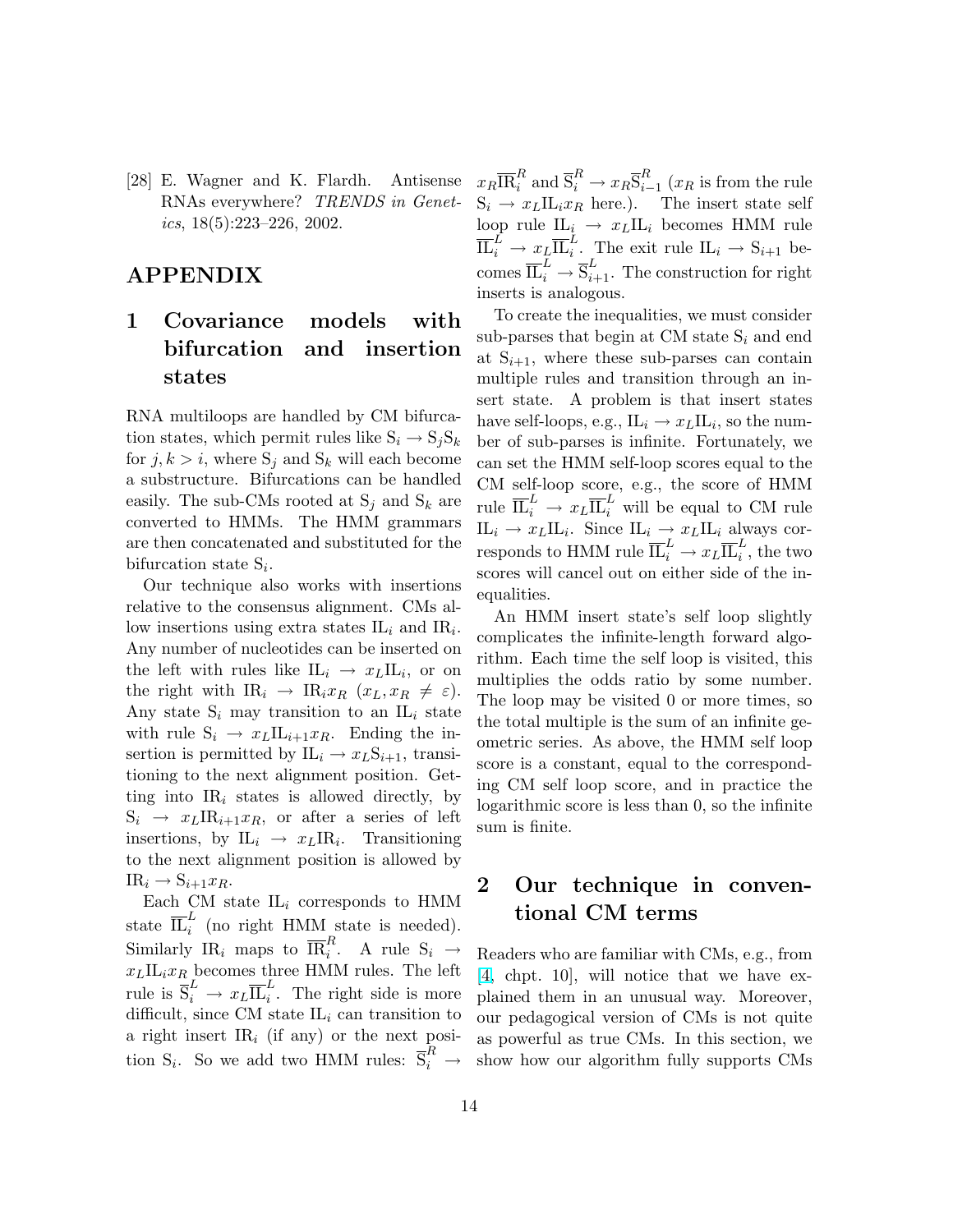<span id="page-14-0"></span>

| <b>CM MATP</b>         |    |                        | compact-type HMM states   expanded-type HMM states |            |  |
|------------------------|----|------------------------|----------------------------------------------------|------------|--|
| node state   left node |    | right node   left node |                                                    | right node |  |
| MР                     | МL |                        | ML1                                                |            |  |
| МL                     | ML |                        | ML2                                                |            |  |
| MR.                    |    |                        |                                                    |            |  |
|                        |    |                        |                                                    |            |  |
|                        |    |                        |                                                    |            |  |
| ΓR                     |    | R                      |                                                    |            |  |

Table 4: Profile HMM states for a CM MATP node

For each state in a CM MATP node, the corresponding left and right HMM states are shown, for both compact- and expanded-type HMMs. Each expanded-type HMM node (both left and right) has 2 ML states, ML1 and ML2.

as they are presented in the literature. In fact, the computer program we wrote to perform our experiments uses the source code of the Infernal package (<infernal.wustl.edu>), which implements CM searches for the Rfam database.

The form of SCFGs we described are more restrictive than CMs in that the  $S_i$ states would have to take the place of the MP,ML,MR,D,S and E states of CMs. The separation of these states in true CMs allows more flexibility in the scores, since scores can be conditioned on which of the types of states, MP, ML, etc., was last visited.

However, our algorithm as presented is straightforward to extend to CMs. The reader will note that the CM states  $S_i$ , IL<sub>i</sub> and IR<sub>i</sub> together correspond to one CM node for each i. The  $S_i$  state corresponds to one of the *split set* states [\[6\]](#page-11-0) of the node, usually MP,ML,MR,D. In the same way that the  $S_i$  state must be visited exactly once, exactly one of the CM split set states must be visited exactly once.

Consider a MATP node. This will correspond to a left HMM node and a right HMM  $\mathrm{node} \hspace*{-.3mm}=\hspace*{-.3mm} \overline{\mathrm{S}}^L_i$  $\frac{L}{i}, \overline{S}_i^R$  $\overline{h}^R_i, \overline{\Pi}^L_i$  and  $\overline{\text{IR}}^R_i$  in our earlier explanation. The  $\overline{S}_i^L$  $\frac{L}{i}$  state must be split into two states, corresponding to ML and D types, and the same for the  $\overline{S}_i^R$  $\frac{n}{i}$  state. The use of the MP state in the CM node corresponds to the use of the ML state in both left and right HMM nodes. The ML state in the CM is an ML state in the left HMM node and a D state in the right HMM node, etc.

For a MATL node, which has no MP, MR or D states, the right HMM node can be a dummy node, with an analogous situation for MATR nodes. The dummy node consists of a single state which transitions to the next node. ROOT, BEGL and BEGR nodes do not require separate split set states, but can use HMM nodes of type D (which emits nothing) in both left and right HMM nodes. Thus, constructing the HMM from a conventional CM is exactly as presented earlier, except that we need to create ML and D states instead of simply a  $\overline{S}_i^L$  or  $\overline{S}_i^R$  $\sum_{i=1}^{n}$  state.

Some flexibility exists in how many HMM left and right states are used to represent a CM's MATP node, and this underlies the difference between compact-type and expandedtype HMMs. In compact-type HMMs, each left and right node has 3 states: ML, D and IL (as described above). In the expanded-type